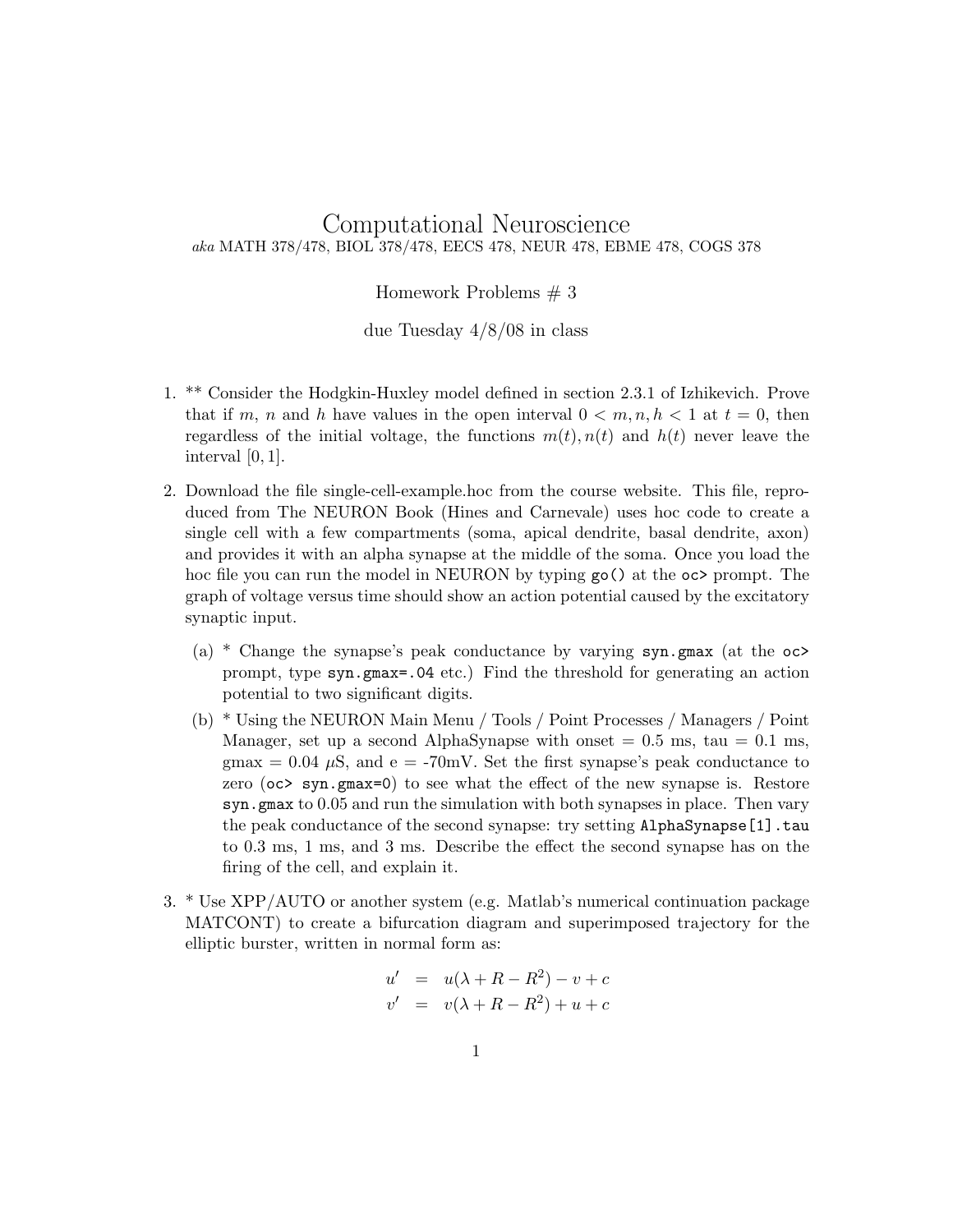$$
\lambda' = \epsilon (R_0 - R)
$$
  

$$
R = u^2 + v^2
$$

with parameters  $\epsilon = 0.01, R_0 = 0.3, c = 0.01$ . Let time run from 0 to 1000. See the instructions on pages 193-4 of Simulating, Analyzing, and Animating Dynamical Systems by Ermentrout (Exercise 7.5.1 of this book).

- 4. Download the NEURON code for Mainen and Sejnowski's 1996 paper on the influence of dendritic structure on firing patterns of cortical cells. Compile the mod files and run the simulation with its default parameters for each of the four cell types (in the mosinit.hoc file).
	- (a) \* Modify the hoc code provided on the course website, mainen-sejnowski-1996 problem.hoc, to produce plots of the frequency of firing (based on the last two spikes in the spike train) as a function of injected current. Vary the current in steps from 0 to 150% of the default current used in the model. You should use at least 15-20 steps to get a good picture of the onset of spiking (and you can zoom in with more steps near the current threshold if you wish).
	- (b) \*\* Further modify the code provided to determine the interburst interval frequency and plot it as a function of DC injected current amplitude.
- 5. Singular perturbation theory. Consider the following system of equations, which give a piecewise linear rough approximation of the Fitzhugh-Nagumo equations:

$$
v' = f(v) - w \tag{1}
$$

$$
w' = \varepsilon (v - \gamma w) \tag{2}
$$

$$
f(x) = \begin{cases} -x - 2 & \text{for } x < -1 \\ x & \text{for } -1 \le x \le 1 \\ -x + 2 & \text{for } x > 1. \end{cases}
$$
 (3)

(a) \*\* Implement the equations above in XPP. Start from the fhn.ode file and make whatever changes are necessary. In order to create a piecewise defined function you can use the heaviside step function  $\Theta(x)$  which is 0 for  $x < 0$  and 1 for  $x \geq 0$ . The heaviside function in XPP is heav. Here's an example that gives the function defined above:

$$
f(v)=(-2-v)*heavy(-v-1) + v*heavy(v+1) + 2*(1-v)*heavy(v-1)
$$

Produce plots of the trajectories for  $\gamma = 1/2$  and  $\varepsilon = 0.2, 0.05$  and 0.01.

(b) \*\*\* Approximate the periodic solution to the system of equations (1-3) above. Estimate the period from your approximate solution and compare with XPP simulations. Use  $\varepsilon = (0.15, 0.1, 0.05, 0.02, 0.01)$ .